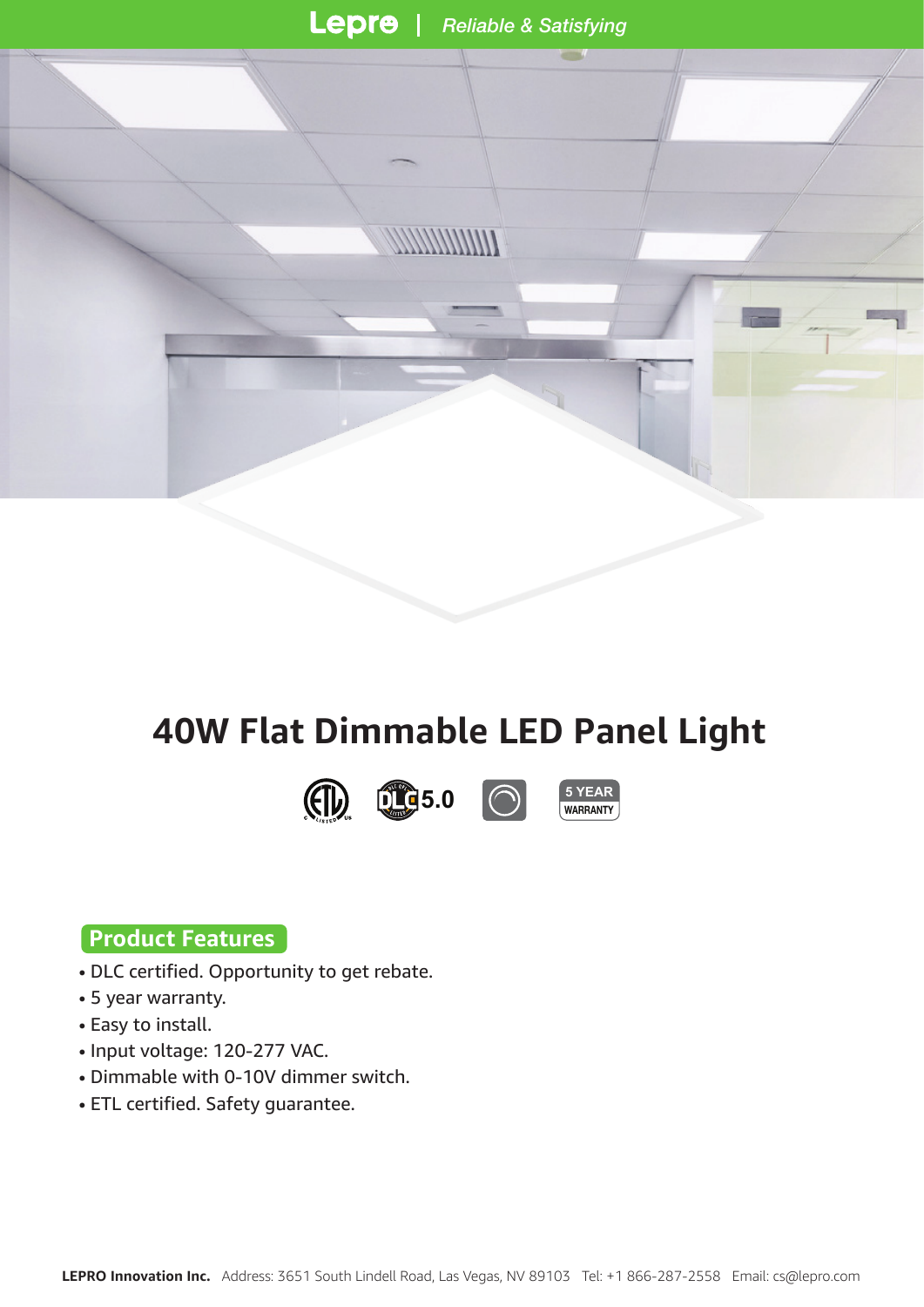# **Product Information**

| <b>SKU</b>                      | 390001-NW-US-2 | <b>EAN Code</b>          | 4894495032426   |  |
|---------------------------------|----------------|--------------------------|-----------------|--|
| <b>Color Consistency (SDCM)</b> | -6             | Power Consumption (W)    | 40              |  |
| Brightness (lm)                 | 4800           | <b>LED Quantity</b>      | 66              |  |
| Color Temperature (K)           | 5000           | Dimmable                 | $0 - 10V$       |  |
| <b>CRI</b>                      | 80             | Beam Angle (Degree)      | 120             |  |
| Input Voltage (v)               | 120-277 V AC   | Frequency (hz)           | 50/60           |  |
| Power Factor                    | > 0.9          | Lifespan (h)             | 50000           |  |
| Length (in)                     | 23.74          | Width (in)               | 23.74           |  |
| Height (in)                     | 1.65           | Net Weight (lb)          | 9.41            |  |
| Material                        | Aluminum       | <b>Protection Rating</b> | <b>IP20</b>     |  |
| Safety Rating                   | UL             | Package Quantity         | Pack of 2 Units |  |
| Warranty                        | 5 Years        | <b>Energy Rating</b>     | <b>DLC</b>      |  |

## **Product Dimensions**

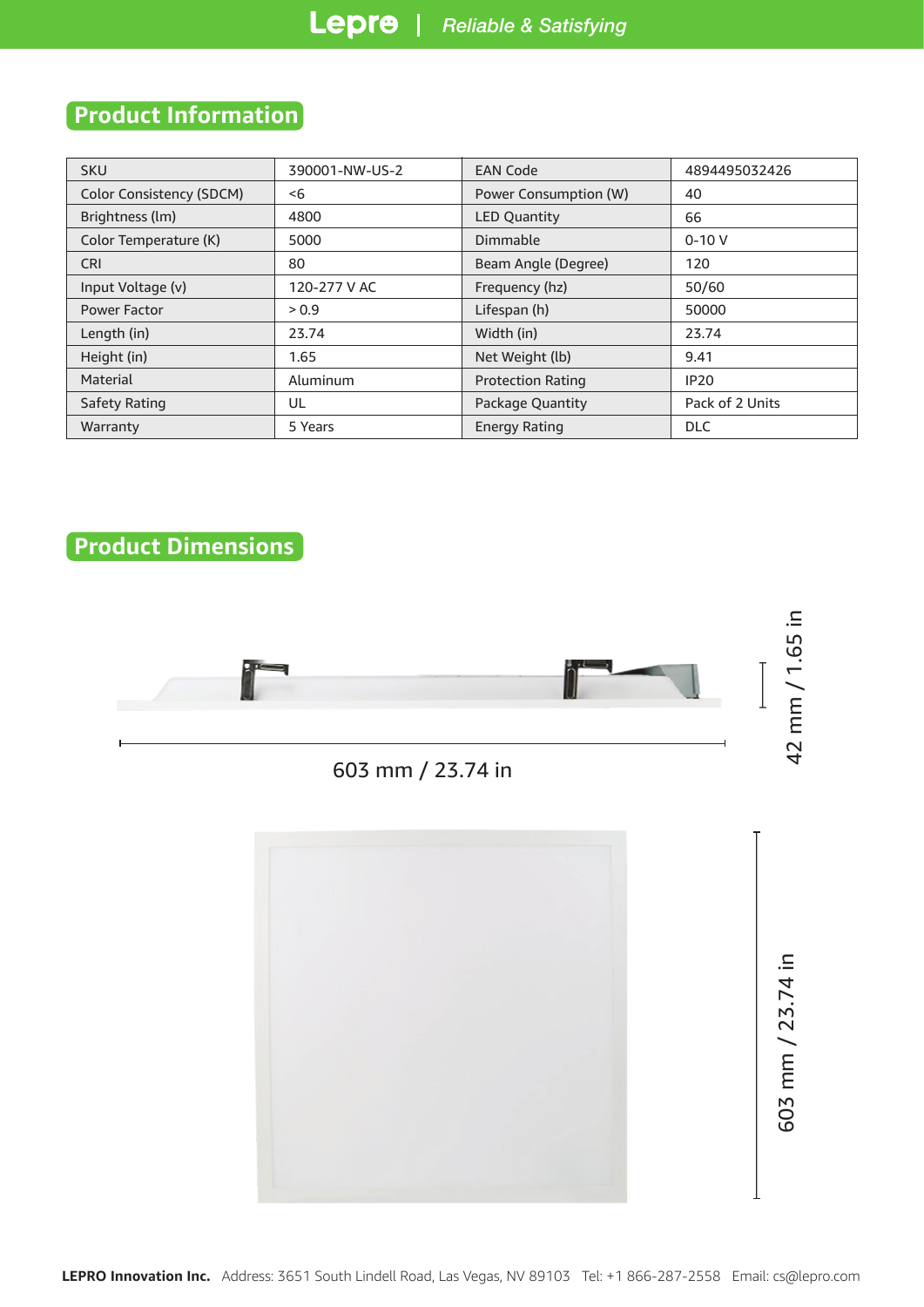## **Photometric Data**

**https://www.lepro.com/guide/ies/390001-NW-US-200001-NW-US-200001-NW-US-200001-NW-US-200001-NW-US-200001-NW-US-200001-NW-US-2.** 

#### OUTDOOR PHOTOMETRIC REPORT

MANUFACTURER: Lepro

SKU NO.: 390001-NW-US-2 LAMP OUTPUT: 1 LAMP, RATED LUMENS/LAMP: 4916.4 MAX CANADELA: 1,675.1 AT HORIZONTAL: 225°, VERTICAL: 1° LUMINOUS OPENING: Rectangle (L: 22.17", W: 21.77") NEMA TYPE: 7 X 7

| <b>LUMENS PER ZONE</b> |         |  |  |  |  |  |  |
|------------------------|---------|--|--|--|--|--|--|
| LUMENS                 | % TOTAL |  |  |  |  |  |  |
| 158.1                  | 3.2%    |  |  |  |  |  |  |
| 453.6                  | 9.2%    |  |  |  |  |  |  |
| 690.1                  | 14.0%   |  |  |  |  |  |  |
| 836.3                  | 17.0%   |  |  |  |  |  |  |
| 873.0                  | 17.8%   |  |  |  |  |  |  |
| 795.9                  | 16.2%   |  |  |  |  |  |  |
| 617.3                  | 12.6%   |  |  |  |  |  |  |
| 372.5                  | 7.6%    |  |  |  |  |  |  |
| 119.2                  | 2.4%    |  |  |  |  |  |  |
|                        |         |  |  |  |  |  |  |

| <b>ILLUMINANCE AT A DISTANCE</b>              |                       |                   |           |  |  |  |  |
|-----------------------------------------------|-----------------------|-------------------|-----------|--|--|--|--|
|                                               | <b>CENTER BEAM FC</b> | <b>BEAM WIDTH</b> |           |  |  |  |  |
| 1 <sup>ft</sup>                               | 1,668.10 fc           | $3.1$ ft          | $3.1$ ft  |  |  |  |  |
| 2 <sub>ft</sub>                               | 417.03 fc             | $6.1$ ft.         | $6.2$ ft  |  |  |  |  |
| 3 ft                                          | 185.34 fc             | $9.2$ ft          | 9.4 ft    |  |  |  |  |
| 4 ft                                          | 104.26 fc             | $12.2$ ft         | $12.5$ ft |  |  |  |  |
| 5 ft                                          | 66.72 fc              | $15.3$ ft         | $15.6$ ft |  |  |  |  |
| 6 ft                                          | 46.34 fc              | $18.3$ ft         | $18.7$ ft |  |  |  |  |
| 7 ft                                          | 34.04 fc              | $21.4$ ff         | $21.8$ ft |  |  |  |  |
| 8 ft                                          | $26.06$ fc            | $24.5$ ft         | 24.9 ft   |  |  |  |  |
| 9 ft                                          | $20.59$ fc            | $27.5$ ft         | $28.1$ ft |  |  |  |  |
| Vert. Spread: 113.6°<br>Horiz. Spread: 114.6° |                       |                   |           |  |  |  |  |